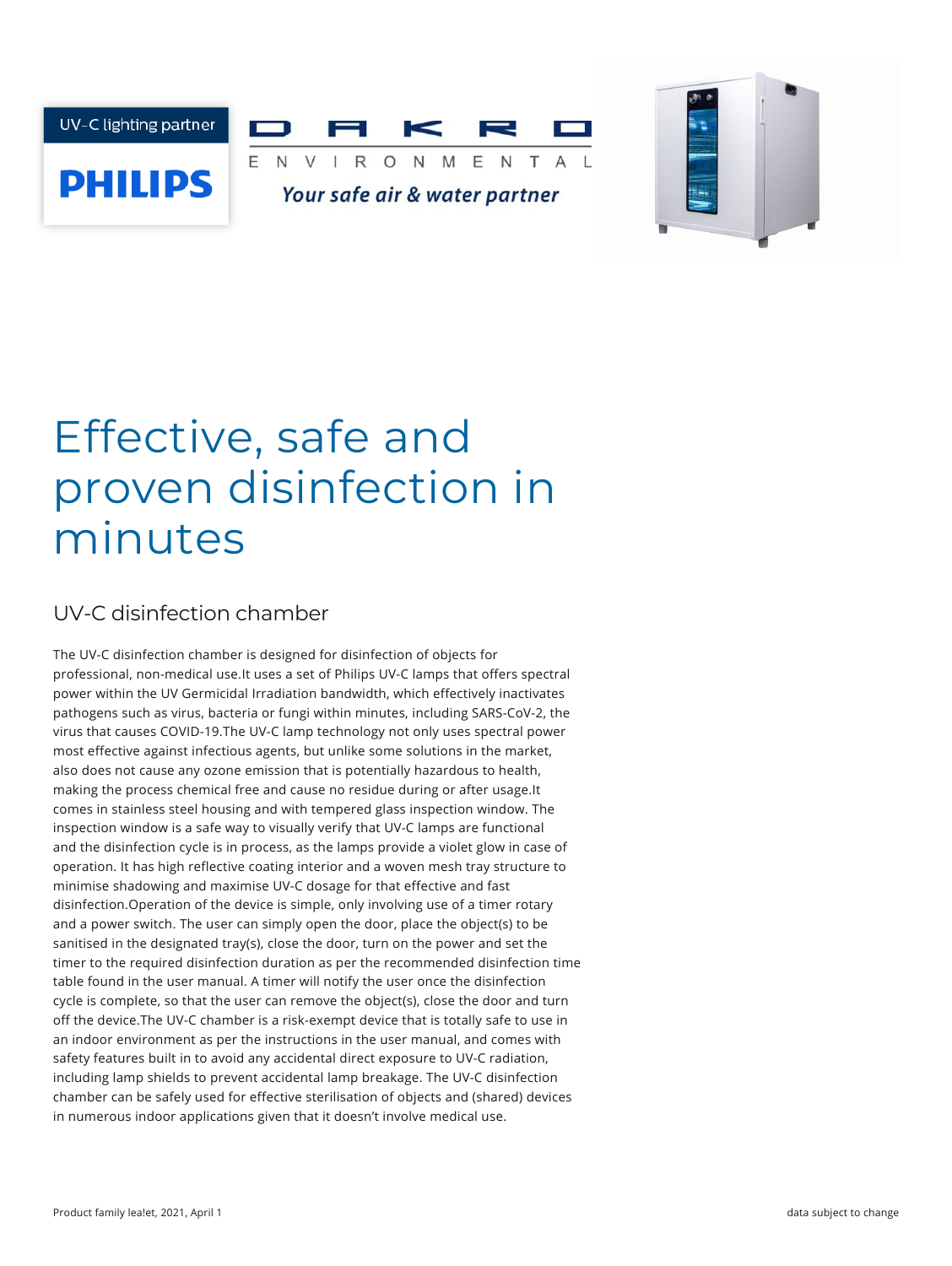#### **Benelts**

•Based on the data made available to us by the National Emerging Infectious Diseases Laboratories (NEIDL) at Boston University, which will be the subject of a forthcoming scientific publication by Boston University, in a laboratory setting, Signify's UV-C light sources irradiating the surface of a material inoculated with SARS-CoV-2 (the virus that causes the COVID-19 disease) at a UV-C dose of 5mJ/cm2 (exposure time 6 seconds) resulted in a 99% reduction of the SARS-

CoV-2 virus present on that surface. The same study determined that a UV-C dose of 22mJ/cm2 results in a reduction of 99.9999% of SARS-CoV-2 virus on that surface (exposure time 25 seconds).

•Proven, effective disinfection over the useful long lifetime of lamp and luminaire •No hazardous ozone emissions during or after use

•Safety features to avoid any accidental direct exposure to UV-C radiation •Easy to operate

#### Features

•High reflective inner coating for effective and fast disinfection •Lamp positioning and woven mesh tray structure optimised to minimise shadowing and maximise UV-C exposure to objects •A tempered glass inspection window for safe visual access to objects and visual assurance that all the UV-C lamps are operational during disinfection cycle •Philips TL Mini TUV lamps included and pre-installed •Shortwave UV radiation peak at 253.7 nm (UVC) •Two safety sensor switches behind the chamber door (at the top and bottom), that turn off UV-C lamps in case of accidental door opening during the disinfection process •Complies with all applicable regulations and standards

•Removable middle tray (UVCC200) for disinfection of larger items

•Stainless steel chamber with sturdy trays to support heavy items up to 6 kg

#### Application

•Retail (especially those allowing trial of products with higher hygiene concerns such as jewellery, make up items, lingerie, glasses, headphones, toys, etc.) •Pharmacies

- •Offices
- •Banks
- •Hotels
- 
- •Schools and universities
- •Food courts and restaurants
- •Industrial kitchens
- •Fitness centres
- •Hairdressers and Spas
- •Pick up points for E-commerce
- •Courier service points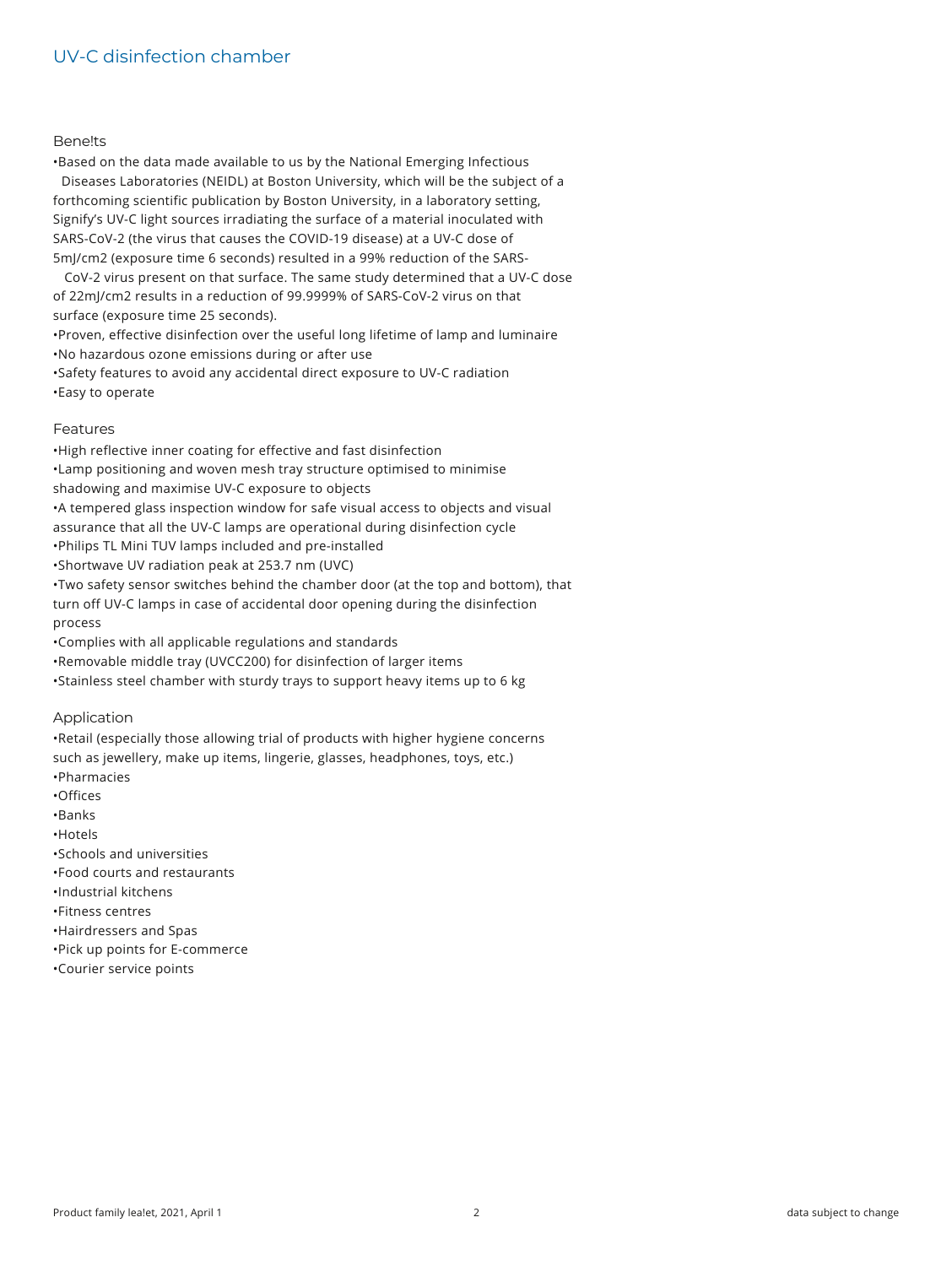#### Warnings and Safety

•DANGER: Risk Group 3 UV product inside the chamber. UV-C lamps and chamber must be installed and used in the correct way as per the instructions in the user manual

•The UV-C disinfection chamber is not approved or intended and must not be used to disinfect medical devices •Must only be sold through qualified partners and installed by professionals according to our stringent safety and legal requirements. Our UV-C products are not meant to be used in applications or activities which may cause and/or lead to death, personal injury and/or damage to the environment

•Direct exposure to UV-C can be dangerous and result in a sunburn-like reaction to the skin and serious damage to the cornea.

The UV-C lamps must be installed and operated only in the designated lamp positions as per the instructions provided in the user manual

•It's strictly prohibited to attempt to place a pet or a baby in the UV-C chamber

•It's strictly prohibited to attempt to operate the UV-C chamber forcibly without the door, with door open or the inspection window removed

•The UV-C's effectiveness in the inactivation of certain viruses, bacteria, protozoa, fungi or other harmful micro-organisms is as described under Benefits. Signify and its group of companies do not promise or warrant that the use of UV-C devices will protect or prevent any user from infection and/or contamination with any harmful micro-organisms, illness or disease. In addition to and without limitation of any exclusions or limitations of liability of Signify and its group of companies as set forth in any agreement

for sale, distribution or otherwise making available of UV-C devices, Signify and its group of companies shall have no

responsibility or liability whatsoever for any claim or damage that may arise from or relate to any use of UV-C devices outside of their intended use or contrary to their installation and operation instructions, each as described under Applications and the user manual/mounting instruction

#### Versions



#### Product details



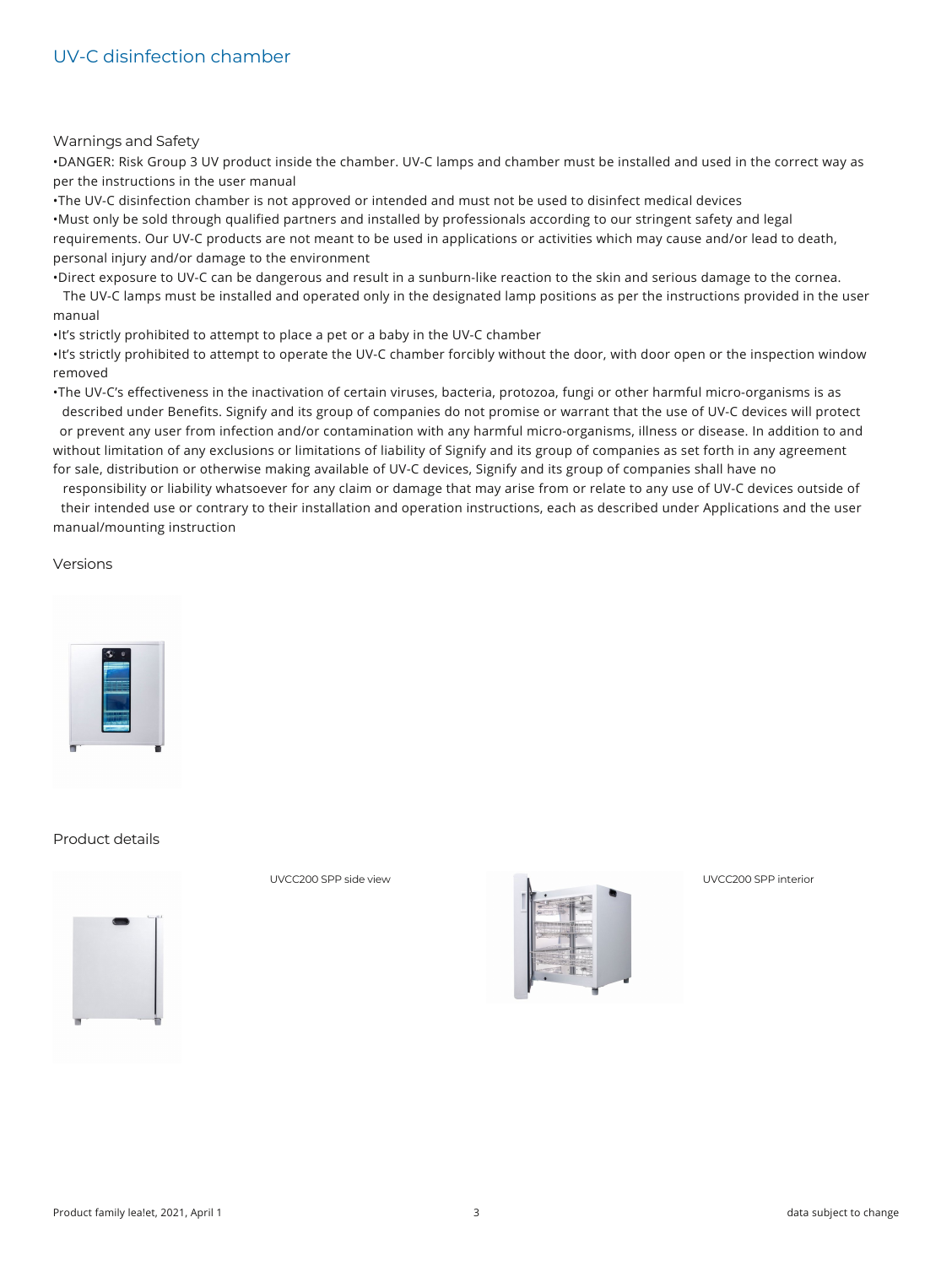Product details



UVCC200 SPP chamber door inside



UVCC200 SPP panel and tempered glass window

UVCC200 SPP front view interior